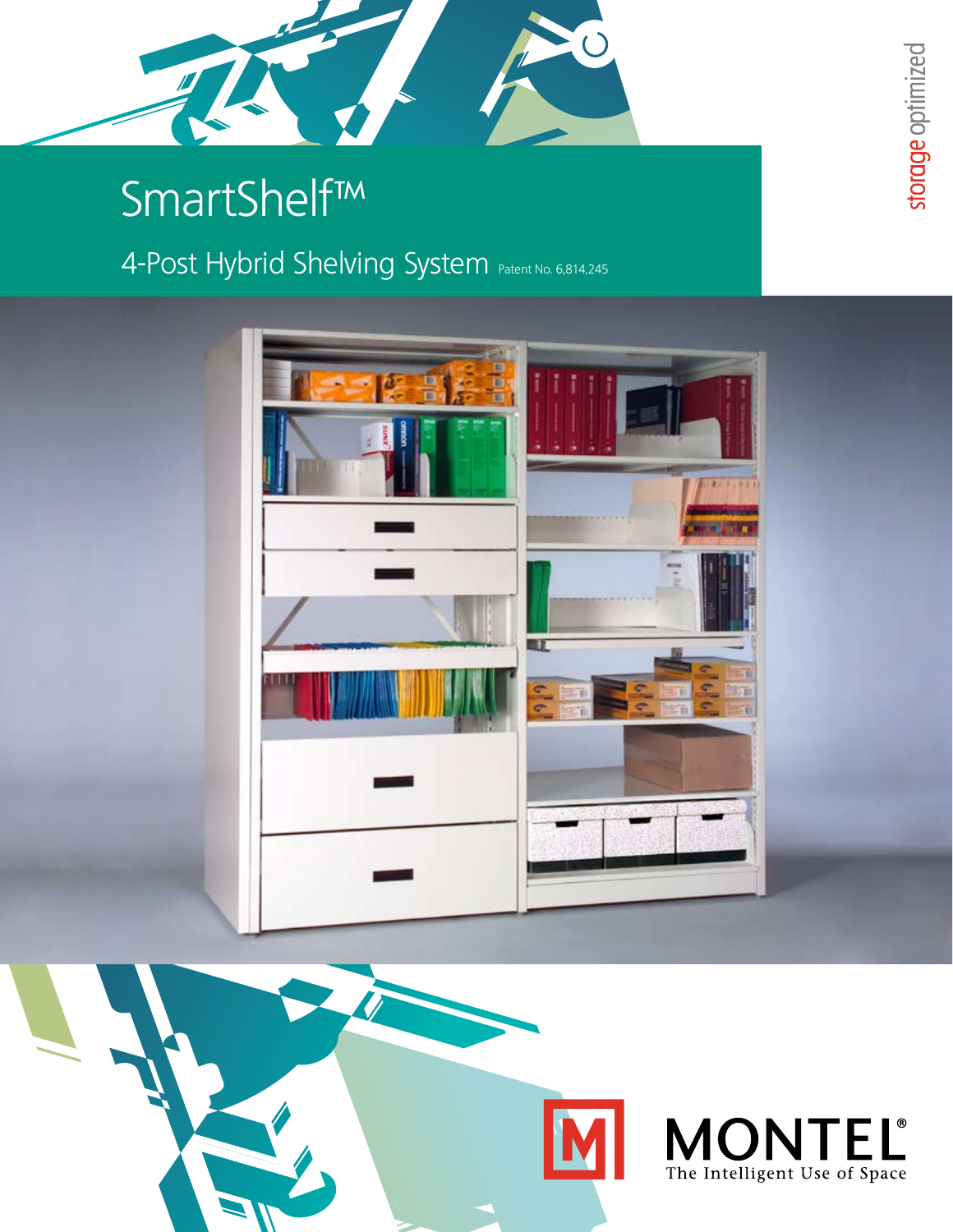# A smart shelving system for yo needs. You can face the future

Archive boxes, athletic equipment, golf bags, skis and boots, music instruments, artifacts, hardware, weapons, pieces of evidence, garments, files, shoes, CDs, DVDs, you can store anything with SmartShelf. This new revolutionary shelving system was designed to be configured and reconfigured easily and efficiently. The only good solution is a flexible solution!

Its versatility makes the SmartShelf the most adaptable high-density storage system ever offered, providing significant savings today, as well as peace of mind for your current and future needs. With its wide variety of accessories,

practically any object can be safely and efficiently stored, while optimizing your available space. This hybrid shelving system provides more storage capacity than any other system offered in the industry. Store more in less space!

E





**Ideal for mobile storage systems!**





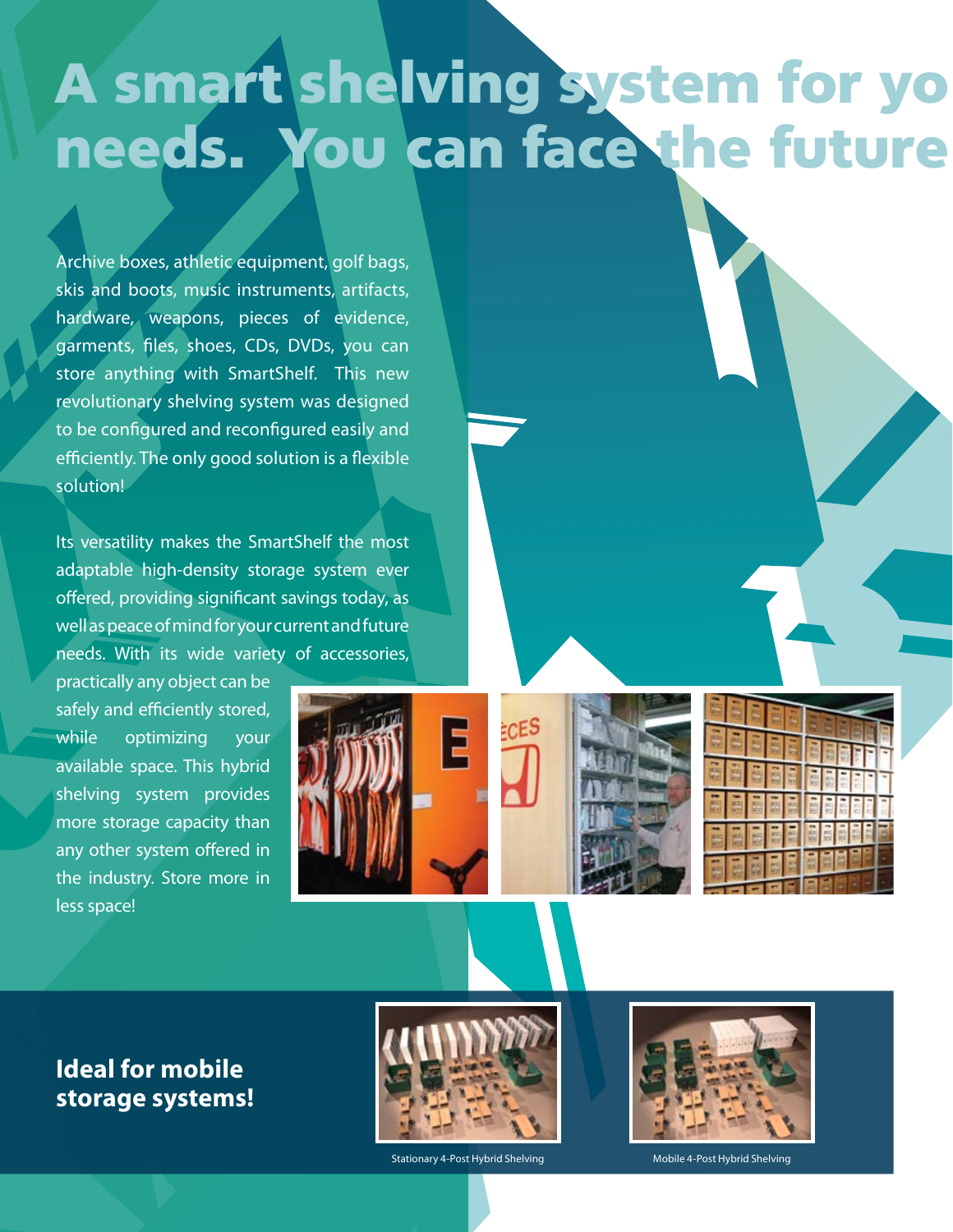## ur current and future storage with peace of mind.

## Adaptable and Flexible

Montel has designed the most versatile storage shelving system. You can reconfigure it any time according to your changing storage needs and available space. This also enables you to anticipate your potential storage needs.

#### **Closed-Post Upright**

- Provides ¾" (19 mm) more actual usable storage space per shelf than the industry standard 2" (50.8 mm) wide post.
- The unique closed-post design provides easy access to all stored objects, folders, books, collections, as their **accessibility is not impeded behind the industry standard's "L" and "T" uprights.** Additionally, Montel SmartShelf shelves are not tucked behind the closed-post uprights. They do not require to be tipped for removal or adjustment, nor do adjacent shelves need to be displaced to allow clearance for a tipped shelf's removal.
- Designed to accommodate hooks and supports.
- Smooth finished apperance since no holes or fasteners are exposed on the front face of the upright posts. Shelves, closure panels, end panels are flush with outside of upright closed-posts.
- The optional non-welded mechanical structure allows for evolving storage needs. No need to purchase new posts for new configurations to house new objects. May be reused with shelves of different lenghts or widths.

**Shelves are adjustable by 1" (25.4mm) increments with hooks, or by 1 ½" (38mm) increments with supports:**

- Adjustments for storing objects of various heights. Offers more adjustability and optimizes the space between each level of shelving.
- Hooks and supports can be used in the same section.



Two Technologies within a Single Post Frame. Shown without Optional Closure Panel or End Divider Patent No. 6,814,245

## Applications

- Banks Offices Medical and Veterinary Clinics Retail Stores Automobile and Recreational Dealerships
- Schools Librairies Athletic Equipment Rooms Performing Arts & Music Departments
- Warehouses Distribution Centers Government Agencies Hospitals
- Factories Military Bases Archives Laboratories Golf and Ski Resorts
- Museums Real Estates Residential Etc.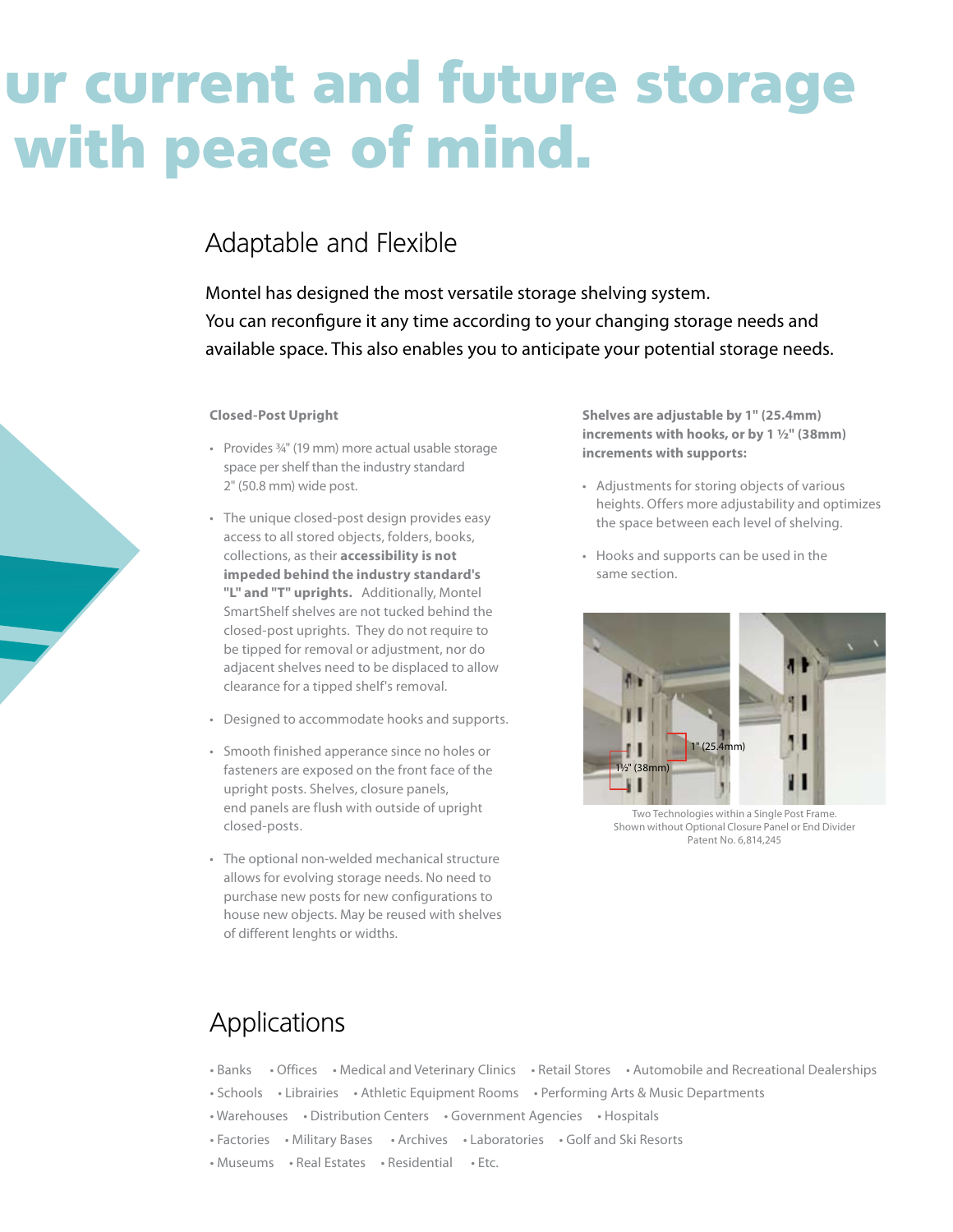## Easy to Reconfigure

The SmartShelf exclusive hook shelf support system provides the quickest and greatest ease of assembly, disassembly, and reassembly.

No tools are required, not even the need of hammers or mallets as typically required with the industry's typical shelf supports, to install, remove, or reconfigure the shelves.

The shelves can be conveniently put in or taken out without adjusting, tilting, or removing the shelves above or below since the closed-posts are not cumbersome and **do not impede in front of the shelf**. The slide-in & slide-out capability truly reduces the time and effort to reconfigure the shelves, as there is no handling of the various shelf components.

Additionally, stored objects, collections, books, files or documents are protected from disruption on the adjacent shelves below.

## **Optimization**

Our continuous quest for space optimization has led us to develop SmartShelf, a shelving system that exceeds industry standards.

#### **Additional Linear Storage Capacity of ¾" (19.5mm) per Shelf**

• Provides more actual usable storage space than any other system since the Montel post is thinner while being more rigid (16-gauge).

#### **Available in 393/8" (1 m) Wide Sections**

• For storing three archival banker boxes (max 12 ½" (31.7cm) wide each).



• Provides much greater overall capacity than any other archive system usually only available in 36" (91.44cm ) or 42" (1.07m) wide sections thus not optimizing space.



#### **Shelves**

- The ¾" (19.5mm) shelves are made of 20 (0.91mm) or 18 (1.21mm) gauge steel.
- The 1" (25.4 mm) shelves are made of 18-gauge steel
- The shelves have four roll-formed folds. *The fourth fold reduces the risk of injury, protects documents or objects, and makes the shelves sturdier.*

### **Shelf Supports (Optional)**

 $\lambda$ 

• These supports are available in 3/4" (19.5mm) or 1 ¼" (31.75mm) height, according to the application and required load, and adjustable on 1 ½ (38 mm) increments. They are made of 12-gauge (2.66mm) steel. *Safely support the shelves and allow for the addition of reinforcement. Increases rigidity.*

#### **Reinforcements (Optional)**

• Shelf reinforcements are inserted in the longitudinal supports. The number of supports depends on the width of the shelves and the weight of the items to be stored.



Four Roll-Formed Shelf Fold

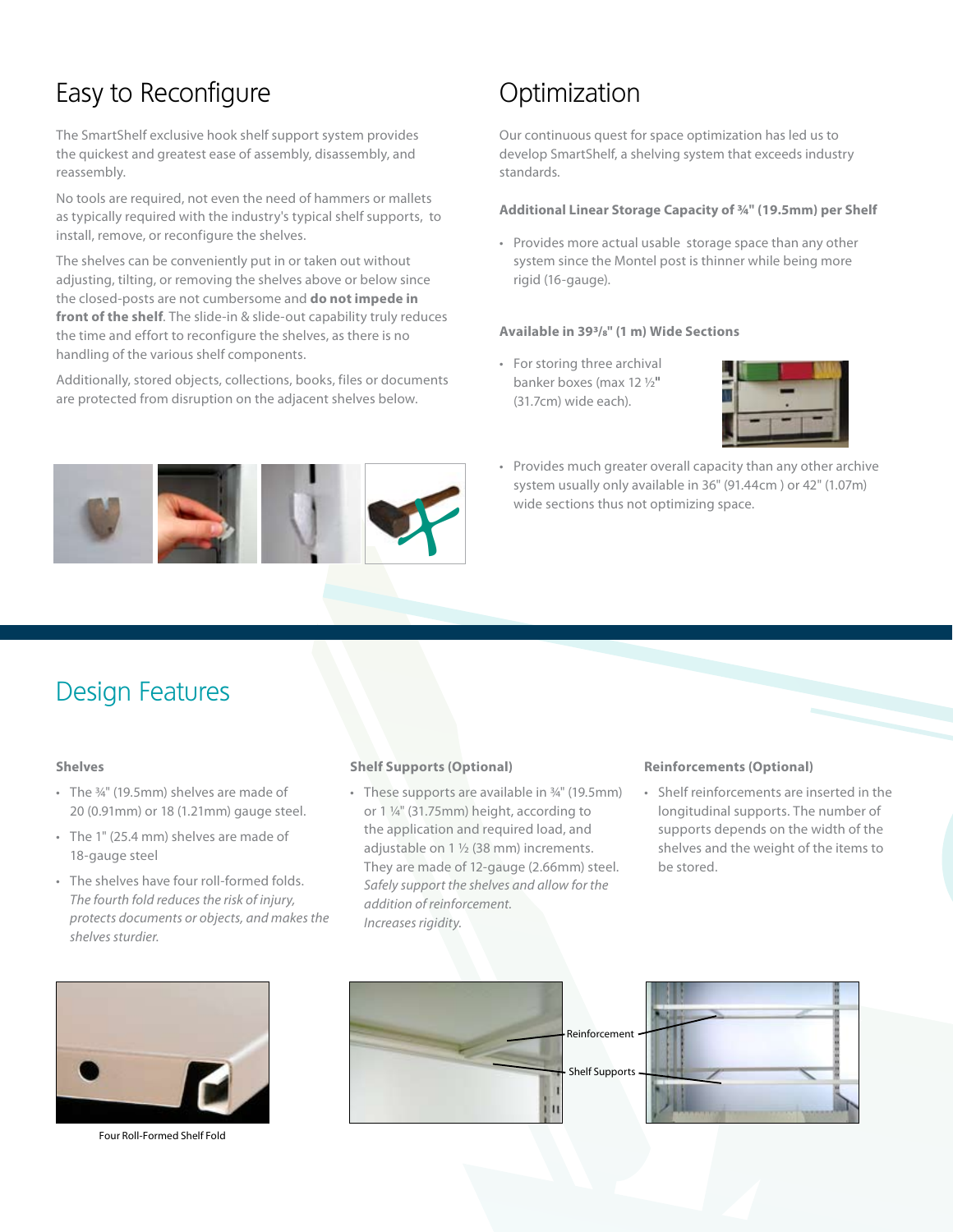## Innovative

SmartShelf is the only storage system that can be configured as back-to-back or double-face through shelf , or a combination of both.

#### **Back-to-Back Shelves**

- The shelf system is independently adjustable on both sides for many storage possibilities.
- Easy to assemble and reconfigure.

### **Double-Face Through Shelves**

• For storing large objects of various lengths.

## **Aesthetics**

- No rivets, screws or bolts are used. The shelves, centerstops and backstops fit snugly to the posts, providing a neat and attractive finish. A wide variety of colors is available.
- • Optional end panels are available in laminates, wood veneers, and acrylic for an attractive look.
- Adjustable threaded leveling feet are supplied for more stability for uneven floor surfaces.
- Powder-coat paint finishes are extremely durable, preventing marks, scratches and chips while providing a very nice finish. Exceeds the requirements of the American Library Association.

 $-111$ 

## **Unit-Welded Upright Tie-Bars**

- The posts are joined by 2 (or more if required) upright tie-bars to form a rectangular frame.
- Comply with seismic requirements.
- Non-welded post-frames are also available.
- The upright tie-bars are made of 16-gauge steel (1.52mm). *Ensures solidity and rigidity.*

#### **Closure-Panels / End Stops**

• Enclosure panels extend into the shelf aera. *Prevents stored objects from falling behind the closed-post upright.*

#### **Closed-Post**

- Posts are perforated: Every 1" (25.4mm) on the sides to accommodate back-to-back shelf hooks. Every 1 ½" (38mm) at the back to accommodate full-depth shelf supports. Optimizes storage space.
- The posts are made of 16-gauge (1.52mm) steel and form a 1 ¼" (31.75mm) x 1 ½" (38mm) closed tube. *Provides more clear storage space. Increases rigidity. Protects books, documents or objects, as no holes or steel edges can damage them.*



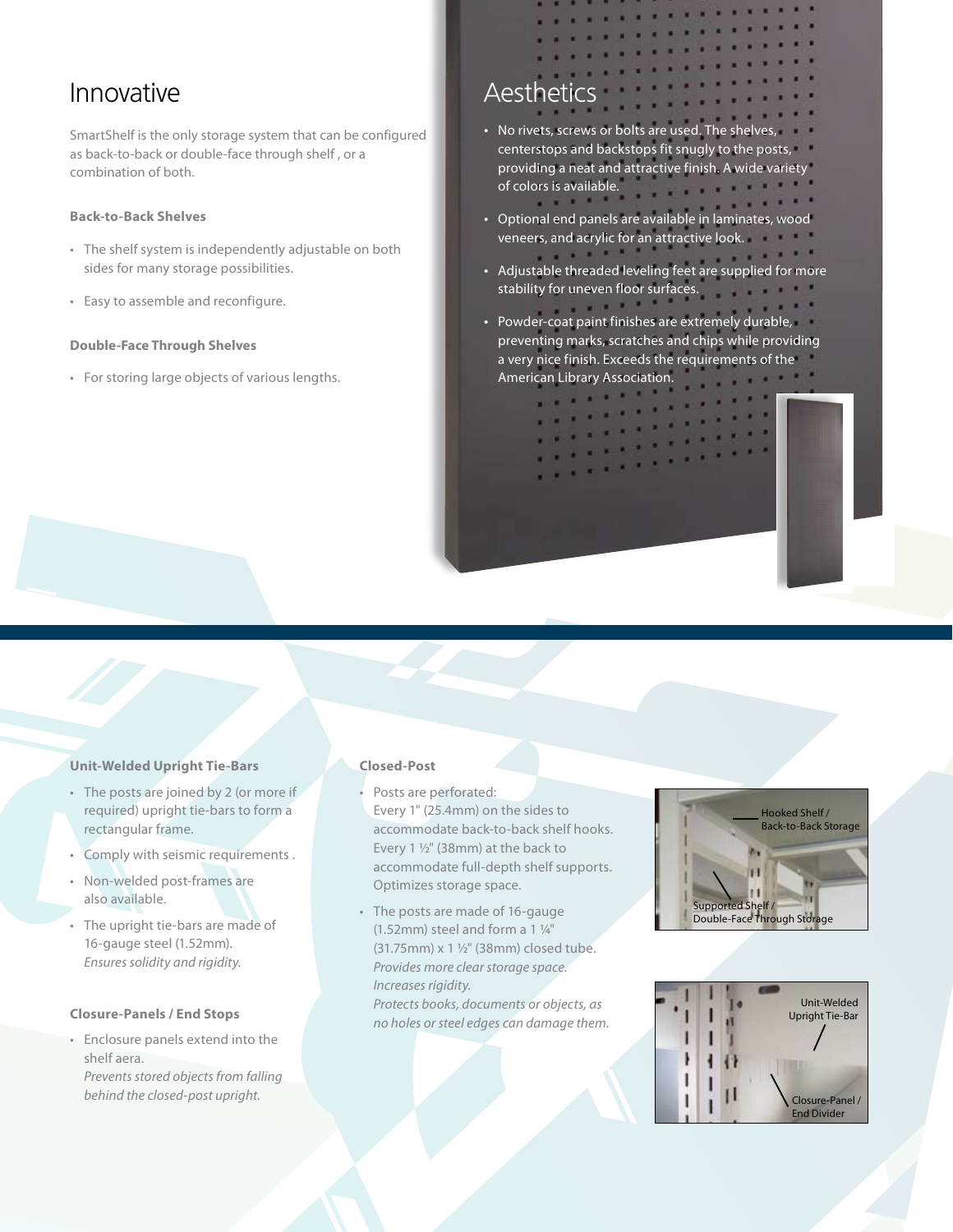# Unlimited Possibilities for Max

### 1. Closed-Post

- 2. Unit-Welded Upright Tie-Bar (Non-Welded Optional)
- Adjustable Threaded Levelers
- Sway Brace
- Top Shelf / Canopy Top
- **Backstop**
- 7. Double-Face Through Shelf
- 8. End Divider
- 9. Adjustable Divider
- 10. Centerstop
- 11. Base Shelf
- 12. Front Base 1-1/2" (38mm) or 3" (81.21mm) high
- 13. End Panel
- 14. Closure Panel
- 15. Roll-Out Drawer for Hanging Folders
- 16. Storage Drawer (with or without lock)
- 17. Sturdy Pull-Out Reference Shelf (80 lb / 36.29 kg load capacity)
- 18. Closed File Drawers
- 19. Padlock Drawer
- 20 Gun Adaptors & Firearms Ammunition Drawer
- 21. Divider Rods
- 22 Snap-on End Bracket
- 23. Privacy Flip-up Door
- 24. Periodical Display
- 25. Microfilm Drawer
- 26. Privacy Doors
- 27. Shelf Front Lip
- 28. Bin Divider with Bin Front
- 29. Garment Rod
- 30. Pull-Out Box Shelf
- 31. Safety Bar
- 32. Stationery Drawer
- 33. Utility Drawers
- 34. Media Drawer
- 35. Media Narrow Shelf
- 36. Hinged Doors
- 37. Pull-Out Vertical Media Drawers
- 38. AZ Look Front Access Hanging Folders
- 39. Rolling Shutter Doors
- 40. SpaceFront™ Units (Display Cantilever Shelving at the End of a SmartShelf™ 4-Post Range)





## Standard Dimensions

| Double-Face Through Shelf (Depth) **<br>18" (45.72cm)<br>16" (40.64cm)<br>Width<br>24" (60.96cm) 30" (76.2cm) |
|---------------------------------------------------------------------------------------------------------------|
|                                                                                                               |
|                                                                                                               |
| Height<br>85" (2.15m)<br>76" (1.93m)                                                                          |

\* Hooked Shelves

\*\* Supported Shelves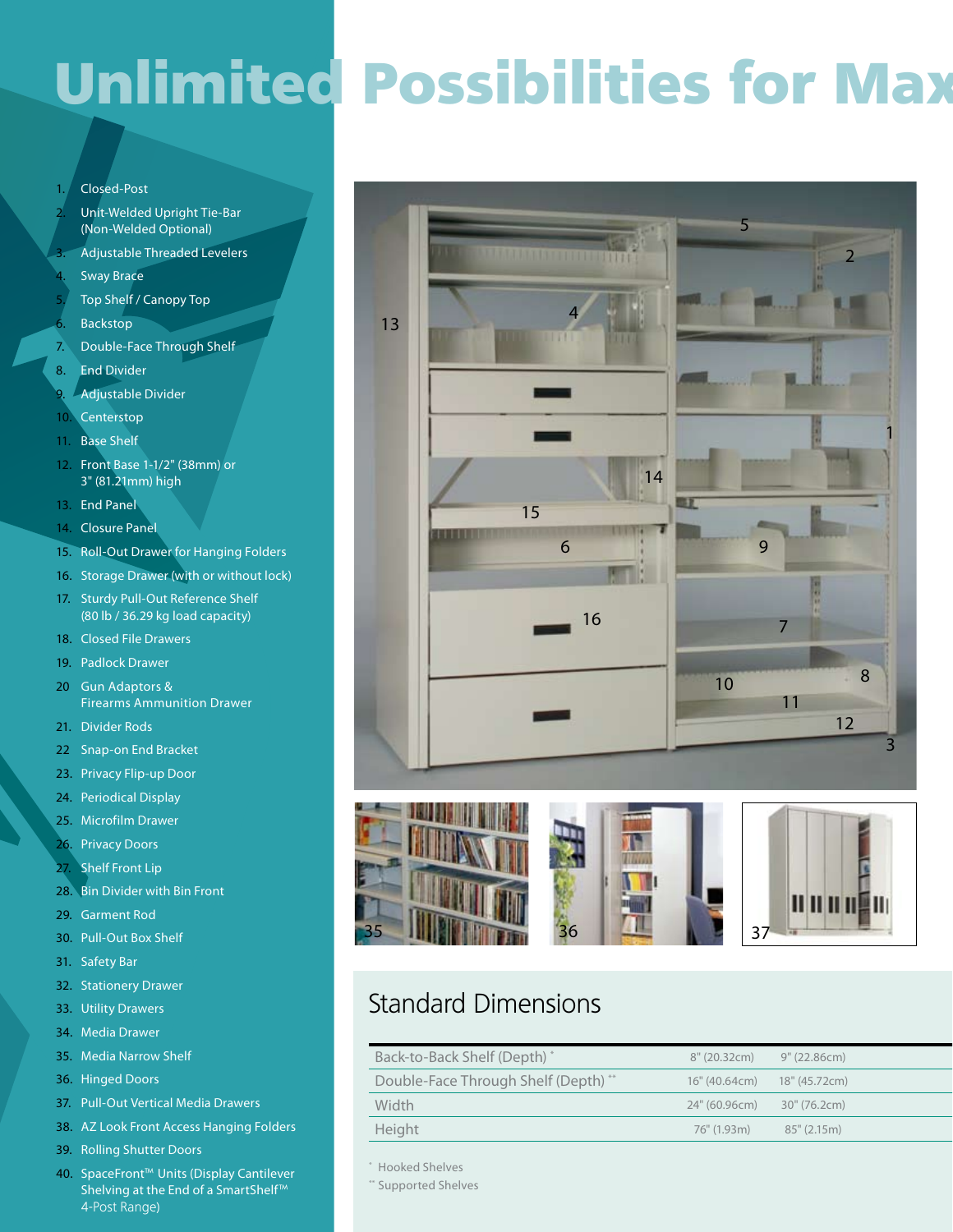# imizing your Space!

 $\boldsymbol{z}$ 



































integrated onto the following mobile systems:



| 10" (25.4cm) 12" (30.48cm) 13" (33.02cm) 15" (38.1cm) 16" (40.64cm) 18" (45.72cm) 24" (60.96cm) 30" (76.2cm) 36" (91.44cm) |                           |                                           |            |  |  |  |
|----------------------------------------------------------------------------------------------------------------------------|---------------------------|-------------------------------------------|------------|--|--|--|
| 20" (50.8cm) 24" (60.96cm) 26" (66.04cm) 30" (76.2cm) 32" (81.28cm) 36" (91.44cm)                                          |                           |                                           |            |  |  |  |
| 36" (91.44cm)                                                                                                              | $393/s''(1m)$ 42" (1.07m) |                                           | 48" (1.2m) |  |  |  |
| 88" (2.23m)                                                                                                                |                           | 97" (2.46m)   108" (2.74m)   120" (3.05m) |            |  |  |  |